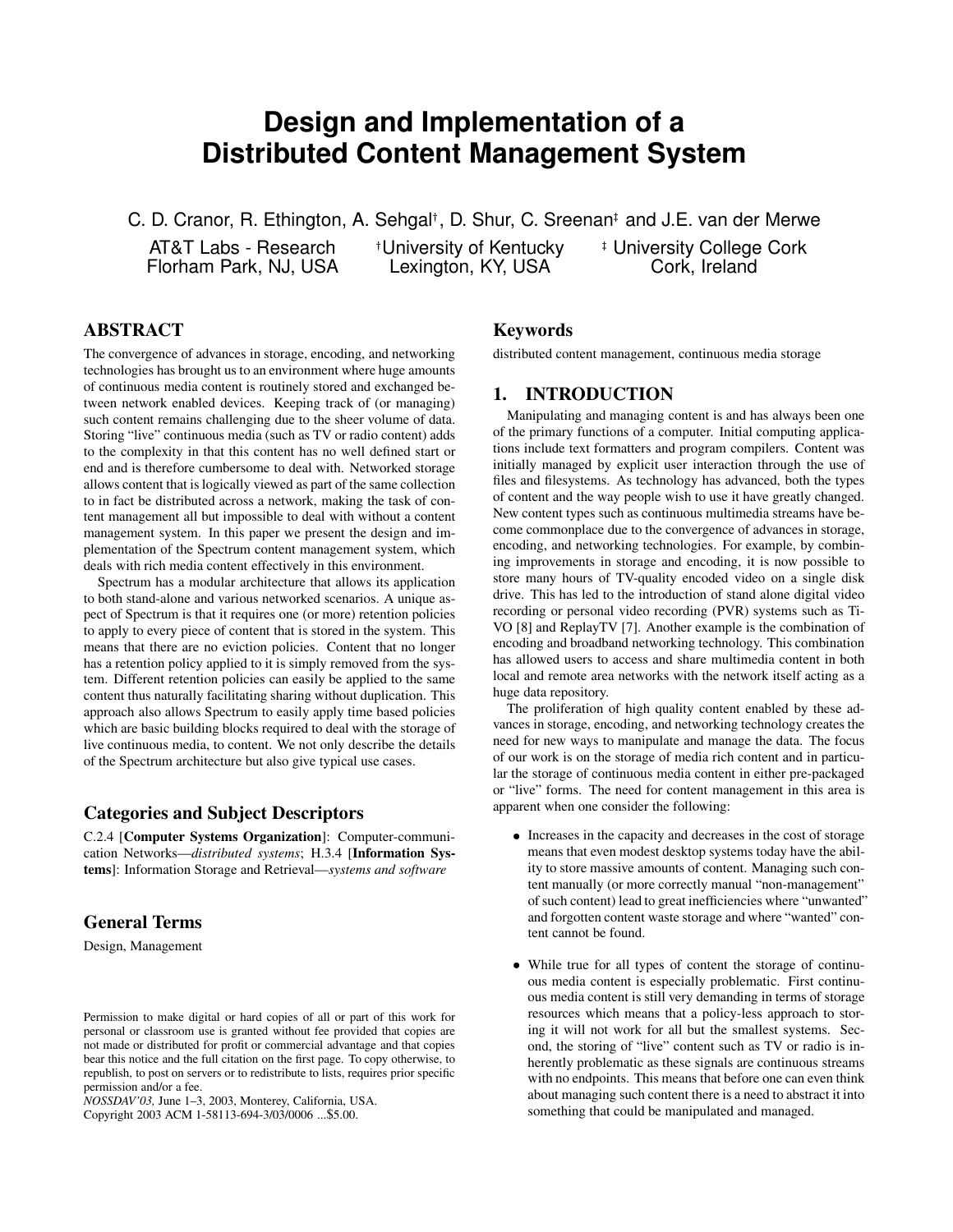- -When dealing with stored continuous media there is a need to manage such content at both a fine-grained as well as an aggregate level. For example, an individual PVR user wanting to keep only the highlights of a particular sporting event should not be required to have to store the content pertaining to the complete event. At the same time the user might want to think of content in the aggregate, e.g. remove all of the content that I have not watched for the last month except that content which was explicitly marked for archival.
- Asindicated above, trying to keep track of content on a standalone system without a content management system is very difficult. However, when the actual storage devices are distributed across a network the task of keeping track of content is almost impossible. This scenario is increasingly common in network based content distribution systems and is likely to also become important in home-networking scenarios.

It would seem clear then that a content management system that can efficiently handle media rich content while also exploiting the networked capability of storage devices is needed. This system should allow efficient storage of and access to content across heterogeneous network storage devices according to user preferences. The content management system should translate user preferences into appropriate low-level storage policies and should allow those preferences to be expressed at a fine level of granularity (while not requiring it in general). The content management system should allow the user to manipulate and reason about (i.e. change the storage policy associated with) the storage of (parts of) continuous media content.

Addressing this distributed content management problem is difficult due to the number of requirements placed on the system. For example:

- The content management system must operate on a large number of heterogeneous systems. In some cases the system may be managing content stored on a local filesystem, while in others the content may be stored on a separate network storage appliance. The content manager may be responsible for implementing the policies it uses to reference content or that role may be delegated to a separate computer. A application program interface (API) and associated network protocols are needed in order for the content management system to provide a uniform interface.
- The content management system should be flexible and be able to handle differing requirements for content management policies. These policies reflect what content should be obtained, when it should be fetched, how long it should be retained, and under what circumstances it should be discarded. This means that the content management system should allow multiple applications to reference content with a rich set of policies and that it should all work together seamlessly.
- The content management system needs to be able to monitor references for content and use that information to place content in the right location in the network for efficient application access.
- The content management system must handle the interaction between implicit and explicit population of content at the network edge.
- The content system must be able to efficiently manage large sets of content, including continuous streams. It needs to be able to package this content in such a way that it is convenient for users to access.

To address these issues we have designed and implemented the Spectrum content management system architecture. Our layered architecture is flexible — its API allows the layers to reside either on a single computer or on multiple networked heterogeneous computers. It allows multiple applications to reference content using differing policies. Note that the Spectrum architecture assumes the existence of a content distribution network (CDN) that can facilitate the efficient distribution of content (for example, the PRISM CDN architecture [2]).

The rest of this paper is organized as follows. Section 2 describes the architecture of our content management system. In Section 3 we describe both our implementation of the Spectrum architecture and examples of its use. Related work is described in Section 4, and Section 5 contains our conclusion and suggestions for future work.

# **2. THE SPECTRUM DISTRIBUTED CON-TENTMANAGEMENTSYSTEMARCHI-TECTURE**

The Spectrum architecture consists of three distinct management layers that may or may not be distributed across multiple machines, as shown in Figure 1. The three layers are:

- **content manager:** contains application specific information that is used to manage all of an application's content according to user preferences. For example, in a personal video recorder (PVR) application the content manager receives requests for content from a user interface and interacts with the lower layers of the Spectrum architecture to store and manage content on the device.
- **policy manager:** implements and enforces various storage polices that the content manager uses to refer to content. The policy manager exports an interface to the content manager that allows the content manager to request that a piece content be treated according to a specific policy. Spectrum allows for arbitrary policies to be realized by providing a fixed set of base-policy templates that can easily be parameterized. It is our belief that for most implementations this will be adequate (if not, Spectrum can easily be extended to dynamically load new base-policy template code at run time). A key aspect of the policy manager is that it allows different policies to be simultaneously applied to the same content (or parts of the same content). Furthermore content can only exist in the system so long as it is referenced by at least one existing policy. Policy conflicts are eliminated by having the policy manager deal exclusively with retention policies rather than with a mix of retention and eviction policies. This means that content with no policy associated with it is immediately and automatically removed from the system. This approach allows us to naturally support sharing of content across different policies which is critical to the efficient storage of large objects.

Note that a key difference between the content manager and the policy manager is that the content manager manages references to multiple pieces of content, i.e. it has an "applicationview" of content. On the other hand, the policy manager is only concerned with the policy used to manage "standalone" pieces of content. For example, in a PVR application, the content manager layer would know about the different groups of managed content such as "keep-indefinitely," "keep for one day," and "keep if available diskspace." However, at the policy manager level, each piece of content has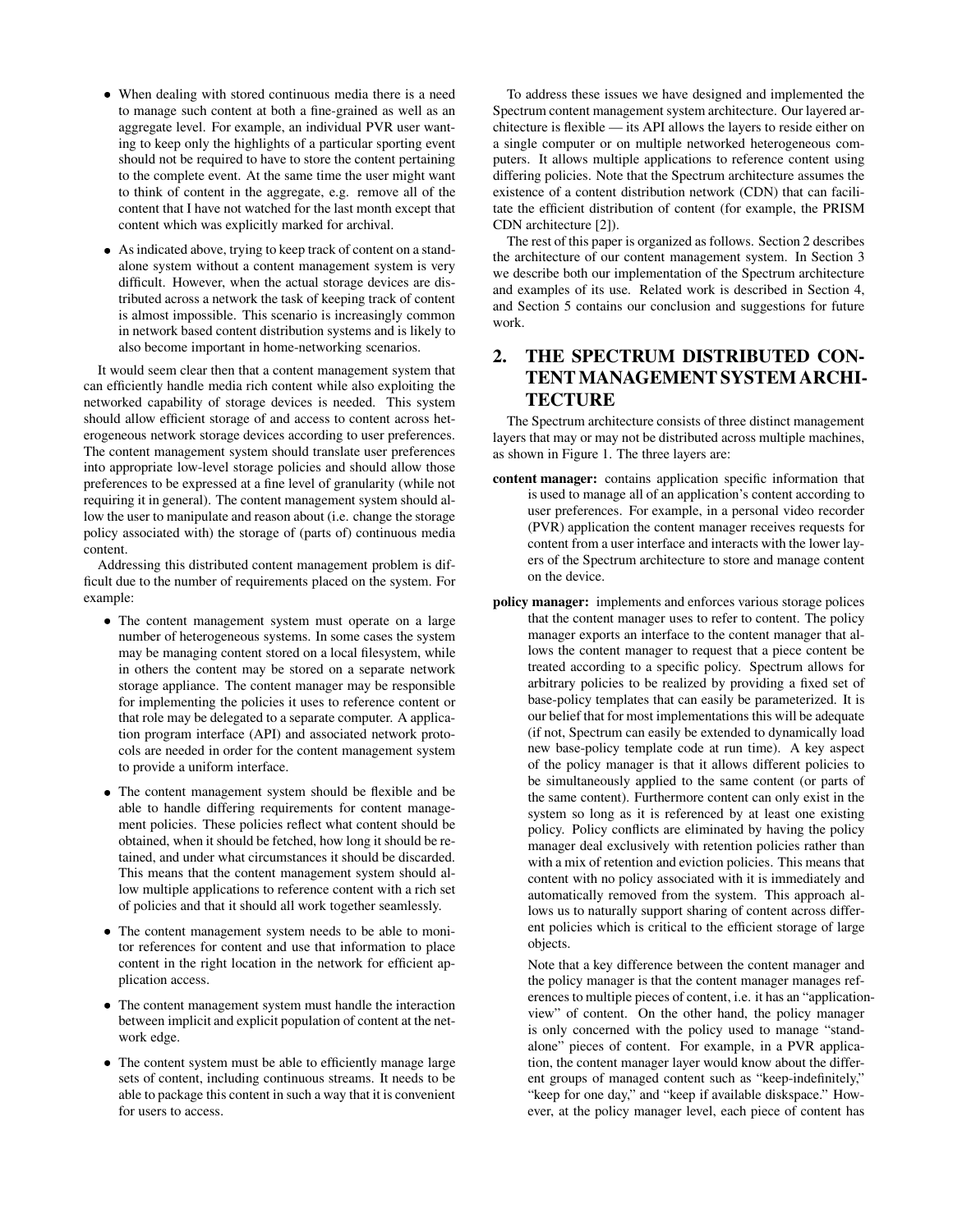

Remote Invocation

**Figure 1: The components of the Spectrum architecture and the four ways they can be configured**

its own policy (or policies) applied to it and is independent from other content.

**storage manager:** stores content in an efficient manner while facilitating the objectives of the higher layers. Specifically the storage manager stores content in sub-object "chunks." This approach has advantages for the efficient retrieval of content but more importantly allows policies to be applied at a subobject level which is critically important when dealing with very large objects such as parts of continuous media, e.g. selected pieces of TV content being stored on a PVR. Note that the storage manager has no knowledge of the policies being used by the content and policy managers.

Another unique part of our approach is that the interfaces between the layers can either be local or distributed. Figure 1 shows the four possible cases. The case on the far left of the Figure shows the simplest (non-distributed) case where all the layers are implemented on a single box. This configuration would be used in selfcontained applications such as PVRs.

The next case over corresponds to the case where there is a centralized content manager that controls distributed storage devices each of which is responsible for implementing policy based storage. In this case although the remote devices are controlled by the central manager they operate much more independently. For example, once they receive "instructions" from the central manager they typically operate in autonomous fashion. An example of this type of configuration is a content distribution network (CDN) that distributes and stores content based on a schedule determined by some centralized controller. For example, the CDN could pre-populate edge devices with content that is expected to be very popular or distribute large files to branch offices during off-peak hours in a bandwidth constrained enterprise environment.

Allowing a single policy manager to control several storage managers leads to the next combination of functions and the most distributed case. The need for this sort of separation might occur for scalability reasons or when different specialized storage devices or appliances are required to be controlled by a single policy manager.

The final case shows a content manager combined with a policy manager controlling a remote storage manager. This separation would be possible if the storage manager is somewhat autonomous and does not require continuous fine grained control by the policy manager.

We now examine the function of the three layers in detail.

#### **2.1 Content Manager**

The content manager layer is the primary interface through which specific applications use the Spectrum architecture. As such the content manager layer provides an API for the application to manipulate all aspects of the Spectrum architecture at different levels of granularity. The content manager API has functions that handle:

- **Physical devices:** This set of functions allows physical storage devices to be added to Spectrum thereby putting them under control of the content manager and making the storage available to the system. Physical devices can be local or remote — this is the only place in the architecture where the application is required to be aware of this distinction. Once a device is mapped into the application through this interface, the system tracks its type and location. Users simply refer to the content through an application-provided label.
- **Stores:** Stores are subsets of physical storage devices. Through these functions an application can create a store on a physical device and assign resources (e.g. disk space) to it. Stores can only be created in physical devices that are mapped into the system.
- **Policy Groups:** Policy groups are the means whereby an application specifies, instantiates, and modifies the policies that are applied to Spectrum content. Typical usage of this set of functions is to select one of a small set of base policies and to parameterize this specific instance of the policy. Policy groups are created within existing stores in the system. The Spectrum architecture has policies that are normally associated with storage that aim to optimize disk usage. In addition a set of policies that take a sophisticated time specification enable storage that is cognizant of time. For example, a simple time-based policy could evict content from the system at a certain absolute or relative time. A slightly more involved time-based policy enabled by the Spectrum architecture could allow content to be stored in "rolling window" of a number of hours (for example, the most recent N-number of hours is kept in the system). Time-based polices are of particular use when dealing with continuous content like a live broadcast.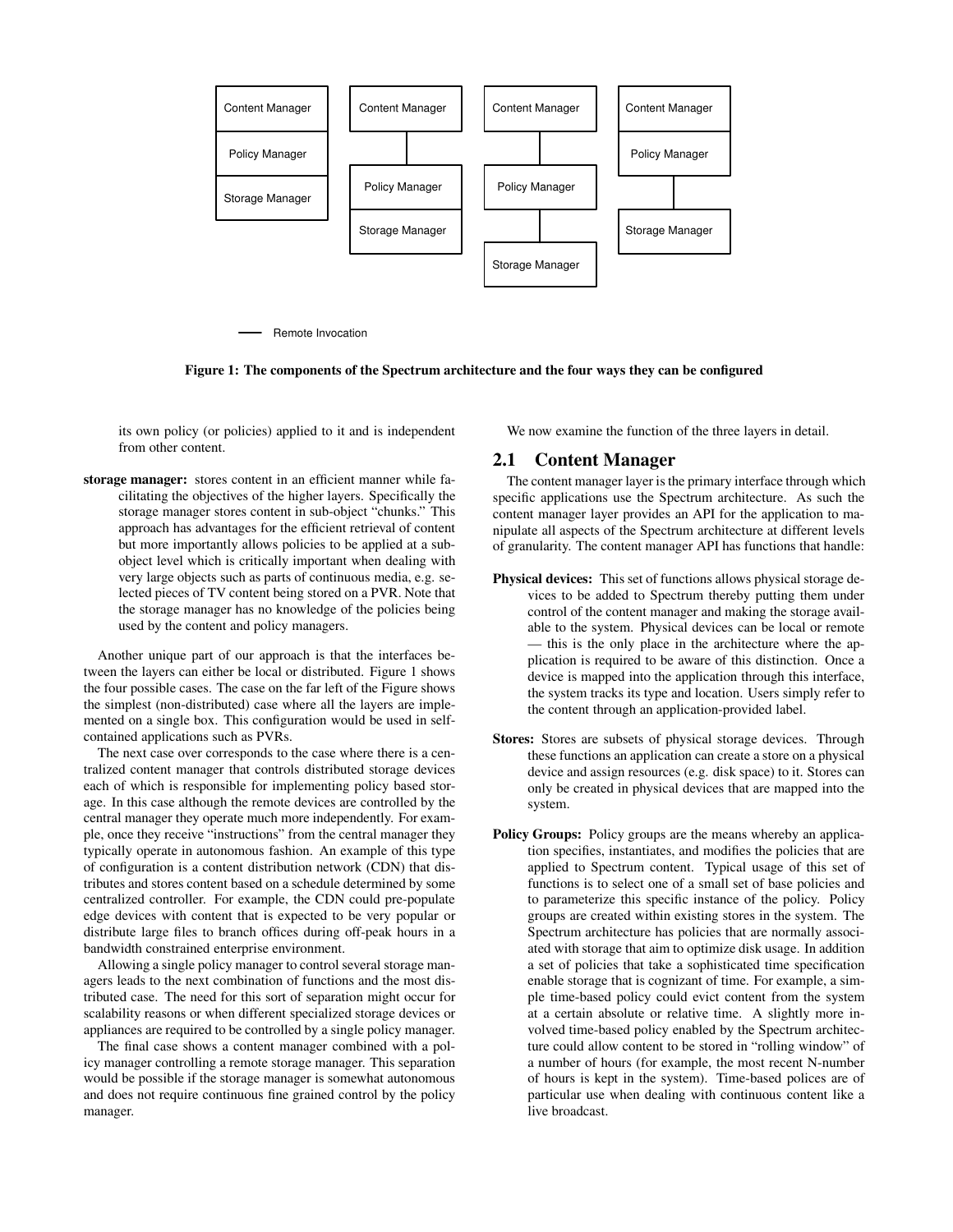**Content:** At the finest level of granularity content can be added to or removed from the system. Content is specified to the system by means of a uniform resource locator (URL) which concisely indicates the location of the content as well as the protocol to be used to retrieve it. Optionally a time specification can be associated with content. This allows content to be fetched into the system at some future time, or at future time intervals. Again, this is particularly useful for dealing with the storage and management of live content.

## **2.2 Policy Manager**

The policy manager layer of the Spectrum architecture has two main types of API functions. First, there are functions that operate on managed storage areas and policy-based references (*prefs*) to content stored there. Second, there are sets of functions used to implement each management policy. The first class of functions is used by the content manager layer to access storage. Operations include:

- **create, open, and close:** These operations are used by the content manager to control its access to storage. The policy manager's create operation is used to establish contact with a store for the first time. Once this is done, the store can be open and closed using the appropriate routines. Note that the parameters used to create a store contain information on how to reach it. For example, local stores have a path associated with them, while remote stores have a remote host and remote path associated with them. The information only needs to be passed to the policy manager once at create time. For open operations, the policy manager will use cached information to contact the store.
- **lookup:** The lookup operation provides a way for the content manager to query the policy manager about what content is currently present for a given URL. For continuous media time ranges of present media will be returned.
- **resource:** The resource routines are used to query the policy manager about its current resource usage. There are two resource routines: one that applies to the store as a whole and another that applies to a particular policy reference. The resource API is extensible, we currently support queries on disk usage and I/O load.
- **pref establish/update:** The *pref* establish operation is used by the content manager to reference content on the store. If the content is not present, this call will result in the content being fetched (or being scheduled to be fetched if the content is not currently available). Parameters of this function include the URL to store it under, the URL to fetch data from if it is not present, the policy to store the content under, and the arguments used to parameterize the policy. The result of a successful *pref* establish operation is a policy reference ID string. This ID can be used with the update operation to either change the storage policy parameters or delete the reference entirely.

The second group of policy manager functions are used to implement all the polices supported by Spectrum. We envision a small set of base-level policy functions that can be parameterized to produce a wide range of storage polices. For example, a policy that implements recording a repeating time window can be parameterized to function daily, weekly, or monthly. Note that the policy manager is only concerned with executing a specific policy. The higher-level reasons for choosing a given policy are handled by the content and application manager.

A base policy is implemented using six functions:

- **establish:** called when a *pref* is established with the required URLs and base policy's parameters. The establish routine references any content already present in the store and then determines the next time it needs to take action (e.g. start a download) and schedules a callback for that time. It can also register to receive callbacks if new content is received for a given URL.
- **update:** called to change the parameters of a *pref*, or to discard the policy reference.
- **newclip:** called when a chunk of new content is received for a URL of interest. The base policy typically arranges for newclip to be called for a given URL when the *pref* is established. When newclip is called, the base policy checks its parameters to determine if it wishes to add a reference to the clip just received.
- **callback:** called when the *pref* schedules a timer-based callback. This is a useful wakeup mechanism for *prefs* that need to be idle for a long period of time (e.g. between programs).
- **boot/shutdown:** called when the content management system is booting or shutting down. The boot operation is typically used to schedule initial callbacks or start I/O operations. The shutdown operation is used to gracefully shutdown I/O streams and save state.

## **2.3 Storage Manager**

The role of Spectrum's storage manager is to control all I/O operations associated with a given store. Spectrum's storage manager supports storing content both on a local filesystem and on a remote fileserver (e.g. a storage appliance). For continuous media, at the storage manager level content is stored as a collection of time-based chunks. Depending on the underlying filesystem, a chunk could correspond to a single file or a data node in a storage database.

The two main storage manager operations are input and output. The input routine is used to store content in a store under a given name. The output routine is used to send data from the store to a client. For streaming media both the input and output routines take time ranges that schedule when the I/O operation should happen, and both routines return an I/O handle that can be used to modify or cancel the I/O request in the future.

Much like the policy manager, the storage manager also provides API functions to create, open, and close stores. It also supports operations to query the resource usages and options supported by the store. Finally, the storage manager also has a discard routine that may be used by the policy manager to inform the store to remove content from the store.

# **3. IMPLEMENTATION AND USE CASES**

In this section we describe our implementation of Spectrum and describe how it can be used.

#### **3.1 Implementation**

We have implemented Spectrum's three layers in C as part of a library that can be linked with Spectrum-based applications. Each layer keeps track of its state through a set of local data files that persist across reboots, thus allowing Spectrum to smoothly handle power cycles. For layers that reside on remote systems (e.g. a remote store) only the meta-information needed to contact the remote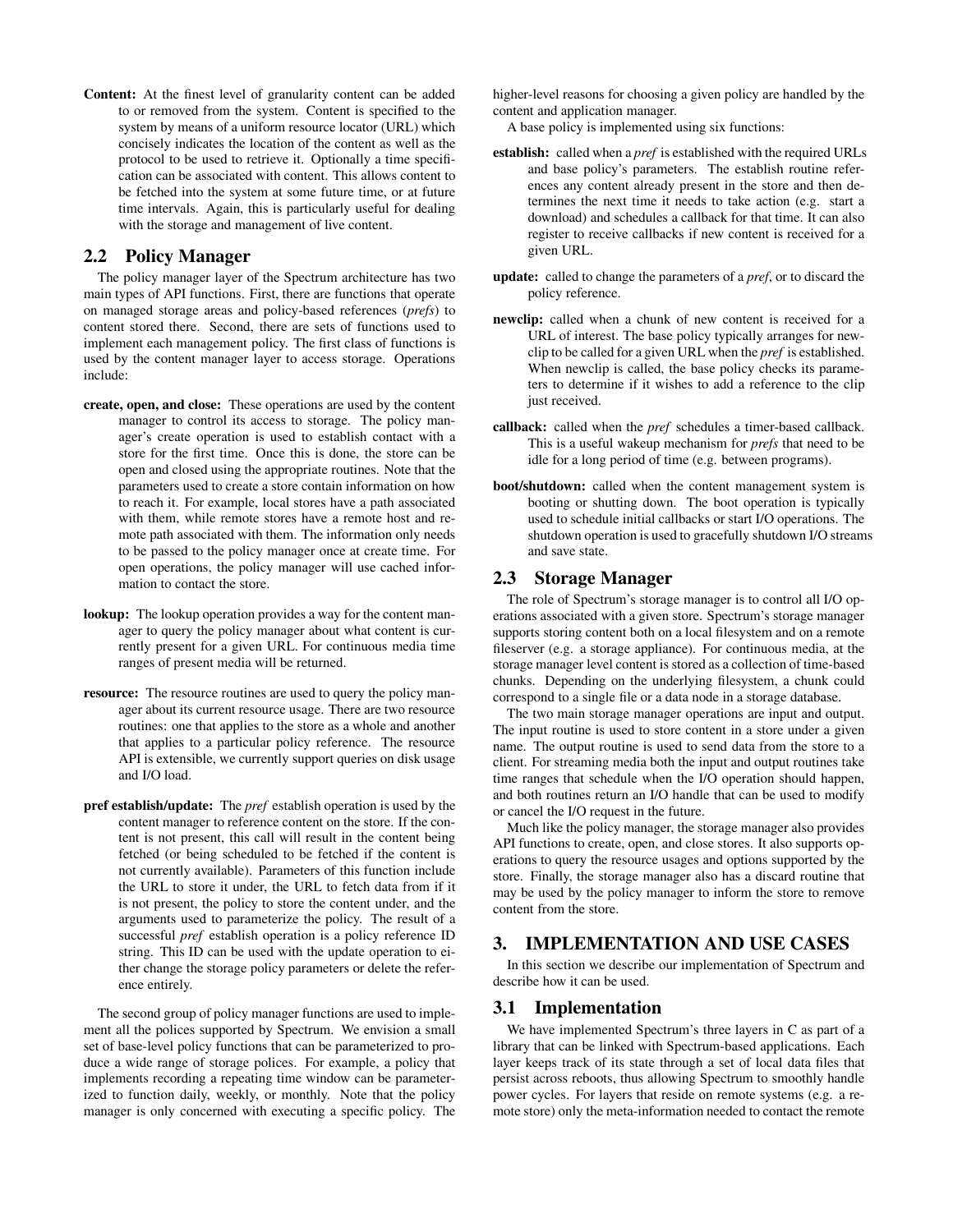

**Figure 2: Spectrum in a Network Enabled DVR**

node is stored locally. Our test application uses a local policy and storage manager to fetch content and store it in a normal Unixbased filesystem.

To efficiently handle communications with layers running on remote systems, all Spectrum's API calls support both synchronous and asynchronous modes through a uniform interface defined by the reqinfo structure. Each API call takes a pointer to a reqinfo structure as one of its arguments. This structure is used to hold the call state and return status. For async calls, the reqinfo also contains a pointer to a callback function. To use a Spectrum API function, the caller first chooses either the sync or async mode and allocates a reqinfo structure. For sync calls, the reqinfo can be allocated on the stack, otherwise it is allocated with malloc. For async calls, a callback function must be provided when the reqinfo is allocated. Next the caller invokes the desired Spectrum API function passing the reqinfo structure as an argument. For sync calls, the result of the calls is returned immediately in the reqinfo structure. For successful async calls, a "call in progress" value is returned. Later, when the async call completes or a timeout occurs, the async callback function is called with the appropriate information needed to complete processing.

The modular/layered design of the Spectrum architecture simplifies the objective of distribution of functionality. Furthermore, communication between functions istypically of a "master-slave(s)" nature. This means that several approaches to distributed operation are possible that would satisfy the architectural requirements. In our implementation we have opted to realize this functionality with a simple modular design. We provide a set of asynchronous remote access stub routines that allow users to select the transport protocol to use and to select the encoding method that should be used with the data to be transferred. Transport protocols can range simple protocols such as UDP up to more complex protocols such as HTTP. We currently are using plain TCP for most of our transport.

Function calls across the different Spectrum APIs can be encoded using a variety of formatsinclude plain text, XDR, and XML. We are currently using the eXpat XML library [4] to encode our calls. While we are current transferring our XML encoded messages using a simple TCP connection, in a real world setting this can easily be replaced with an implementation based on secure sockets layer (SSL) to improve security by adding SSL as a transport protocol.

An important aspect of Spectrum is that it can manage content based on a given policy across heterogenous platforms. As we explained previously in Section 2.2, envision a small set of base-level policy functions that can be parameterized to produce a wide range of storage polices. In order for this to work properly, all Spectrumbased applications must understand the base-level policies and how they can be parameterized. To address this issue, we treat each base-level policy as if it was a separate program. Each base-level policy should have a well known name and command "line" options for parameterization. In fact, in our implementation we pass parameters to base-level policies as a string that can be parsed using a getopt-like function. This format is easily understood and provides portability since byte order is not an issue in a string. Since this part of Spectrum is not on the critical data path, this type of formatting is not a performance issue.

#### **3.2 Using the Spectrum Content Management System**

In this section we show two examples of the use of the Spectrum Content Management System in our environment. The focus of our previous work has been content distribution for streaming media content [2] and network enabled digital video recording [3]. The Spectrum system is applicable to both scenarios as follows.

Figure 2 shows the Network Enabled DVR (NED) architecture. In this case all layers of the Spectrum architecture reside on the same physical device in a local configuration. The DVR application obtains program listings from some network source, deals with user presentation through a graphical user interface (GUI), and interface with the Spectrum system through the content management layer APIs. This combination of higher level functions allows the user to select both content to be stored and what storage policies to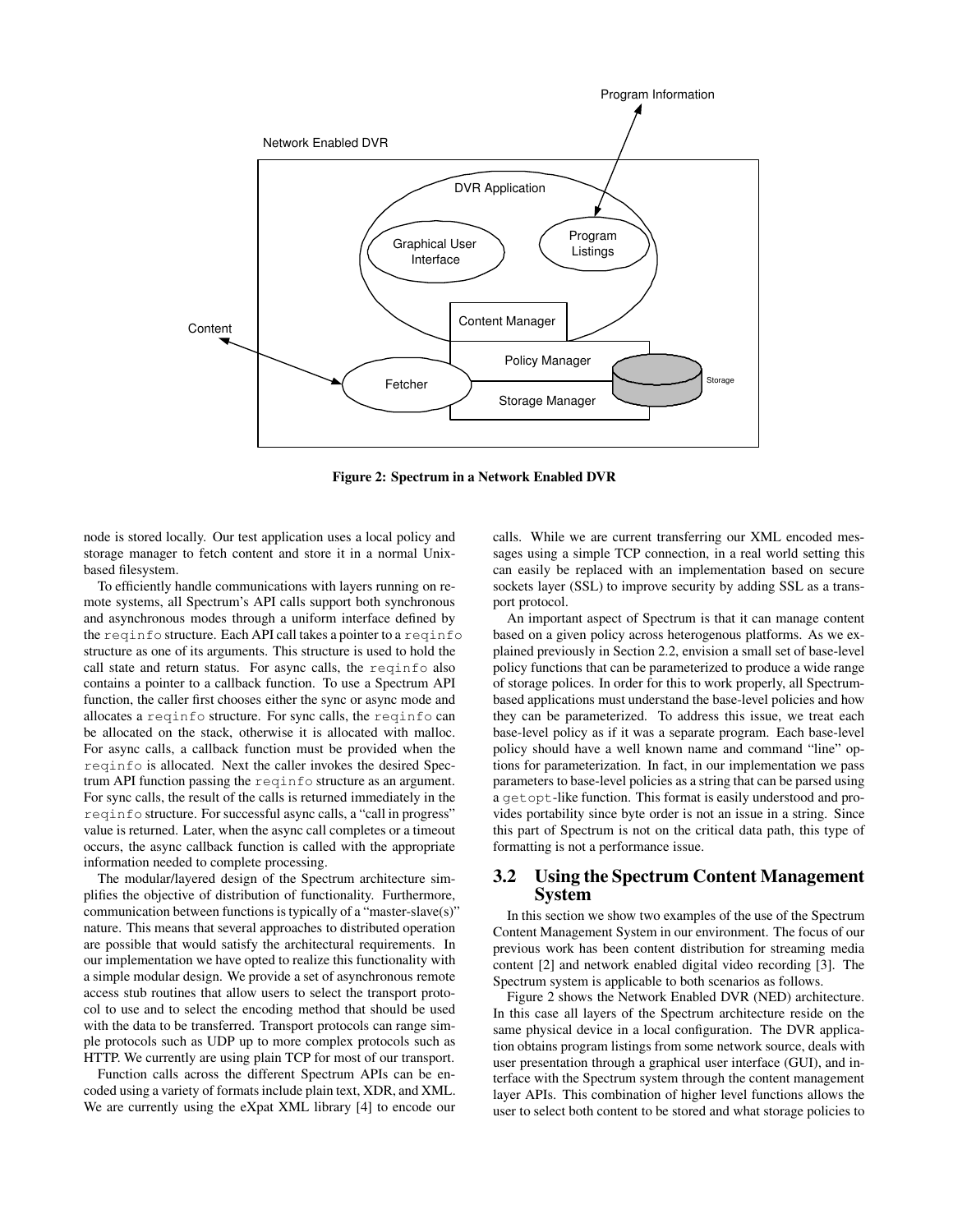

**Figure 3: Spectrum in a Content Distribution Architecture**

apply to such content. Obtaining the content (through the network or locally) and the subsequent storage on the local system is then handled by the policy and storage managers.

The use of Spectrum in a streaming content distribution architecture (e.g. PRISM [2]) is depicted in Figure 3. In this environment streaming media content (both live, canned-live and on-demand) is being distributed to edge portals from where streaming endpoints are being served. In our environment content distribution and storage is done from a centralized content management station which controls several of the edge portals. The centralized station allows administrators to manage the distribution and storage of content without requiring continuous communication between the content manager and the edge devices, i.e. once "instructions" have been given to edge devices they can operate independently until changes are to be made.

#### **3.3 Spectrum Operational Example**

To illustrate how Spectrum handles references to content, consider a Spectrum-based PVR application programmed to store one days worth of streaming content in a rolling window. To set up the rolling window, the application would use the content manager API to create a policy group and policy reference to the desired content. The establishment of the one-day rolling window policy reference would cause the policy manger to ask the storage manager to start receiving the stream. As each chunk of streaming data arrives, the policy manager executes the policy reference's "newclip" function. The "newclip" function adds a reference to each arriving chunk, and schedules a callback a day later. At that time, the policy will drop its now day-old reference to the content and the content will be discarded unless it is referenced by some other policy.

Now, consider the case where the user decides to save part of the content (e.g. a specific program) in the rolling window for an extra week. To do this, the application requests that the content manager add an additional new policy reference to the part of the content to preserved. Thus, the preserved content has two references to it: one from the rolling window and one from the request to preserve the content for an additional week. After one day the reference from the rolling window will be discarded, but the content will be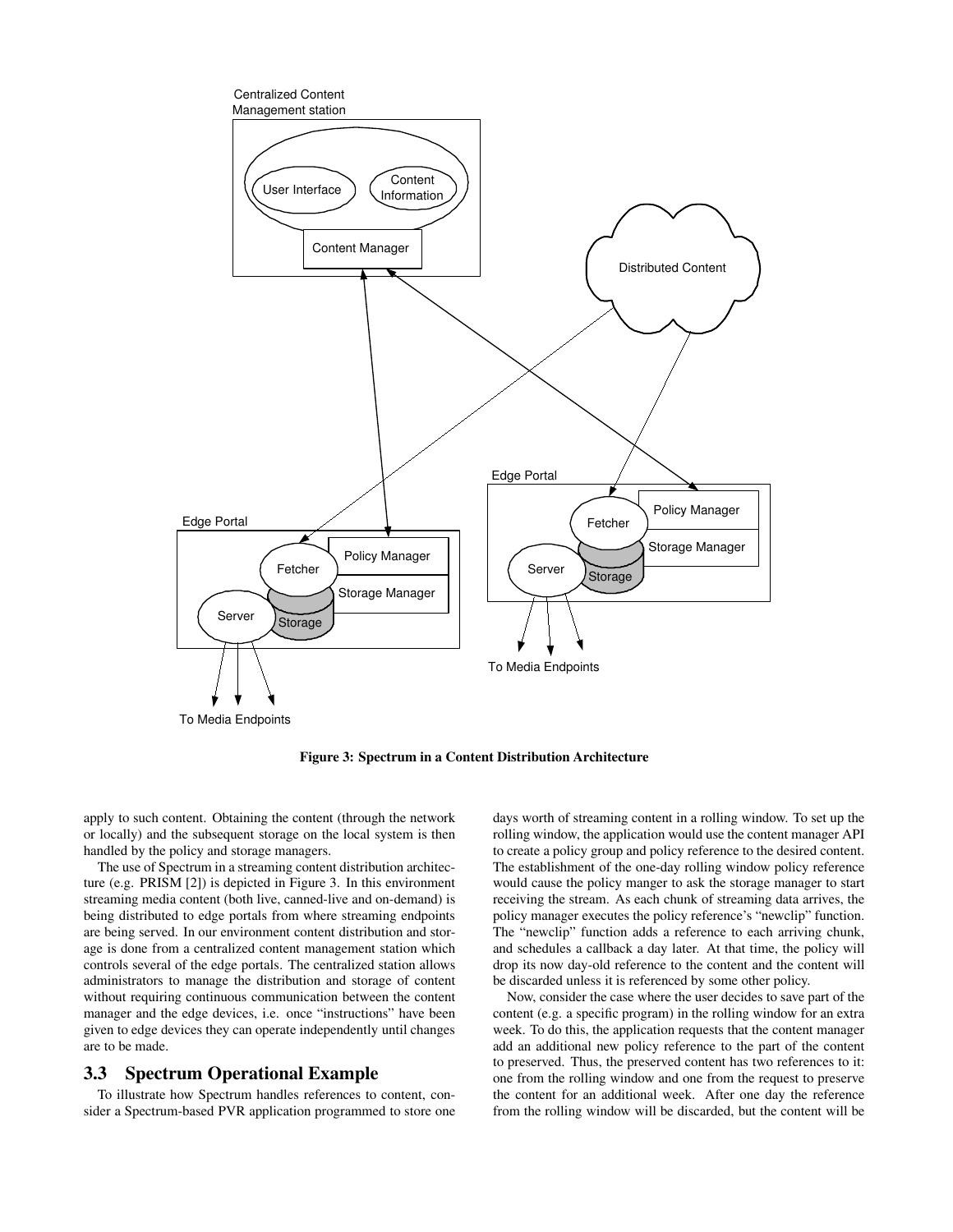

**Figure 4: Data layout of Spectrum policy store**

preserved by the second reference. After the additional week has past, the callback function for the second reference will be called. This function will discard the remaining reference to the content and as there are no remaining references the content will be freed.

In order to function in scenarios like the ones described above, Spectrum's policy manager must manage and maintain all the references to various chunks of media. These references are persistent and thus must be able to survive even if the machine maintaining them is rebooted. Our Spectrum policy manager implementation accomplishes this using the file and directory structure shown in Figure 4. There are three classes of data stored, and each class has its own top level directory. The directories are:

- **data:** this directory is used by the storage manager to store each active URL's chunks of media. The media files can be encoded in any format, for example MPEG, Windows Media, or QuickTime. Note that this directory is used only if the storage manager is local. If the policy manager is using an external storage manager (e.g. a storage appliance), then the media files are stored remotely and are only remotely referenced by the policy manager.
- **meta:** this directory contains general meta information about the storage manager being used and the data it is storing. General information is stored in the store subdirectory and includes the location of the store (local or remote) and information about the types of chunks of data the store can handle. The meta directory also contains a subdirectory per-URL that contains information about the chunks of data stored.

The chunks file contains a list of chunks currently stored and their reference counts. The prefs file contains a list of active policy references that point to this URL. The ranges file contains a list of time ranges of data currently stored. Finally, the media file describes the format of the media being stored under the current URL.

**poly:** this directory contains a set of host subdirectories. Each host subdirectory contains the set of policy references created by that host. Information on each policy reference is broken up into three files. For example, a policy reference named ref1 would be stored in ref1, ref1.files, and ref1.state. The ref1 file contains information about the policy reference that does not change frequently. This information includes the base-policy and the parameters used to create the reference. The ref1.files file contains the list of references to chunks that *pref* ref1 owns. Finally, the ref1.state file contains optional policy-specific state information that can change over time.

Together, these files and directories are used to track references in our implementation of Spectrum. Note that other implementations are possible. For example, a carrier-grade Spectrum manager might store all its policy and reference information in a high-performance database system.